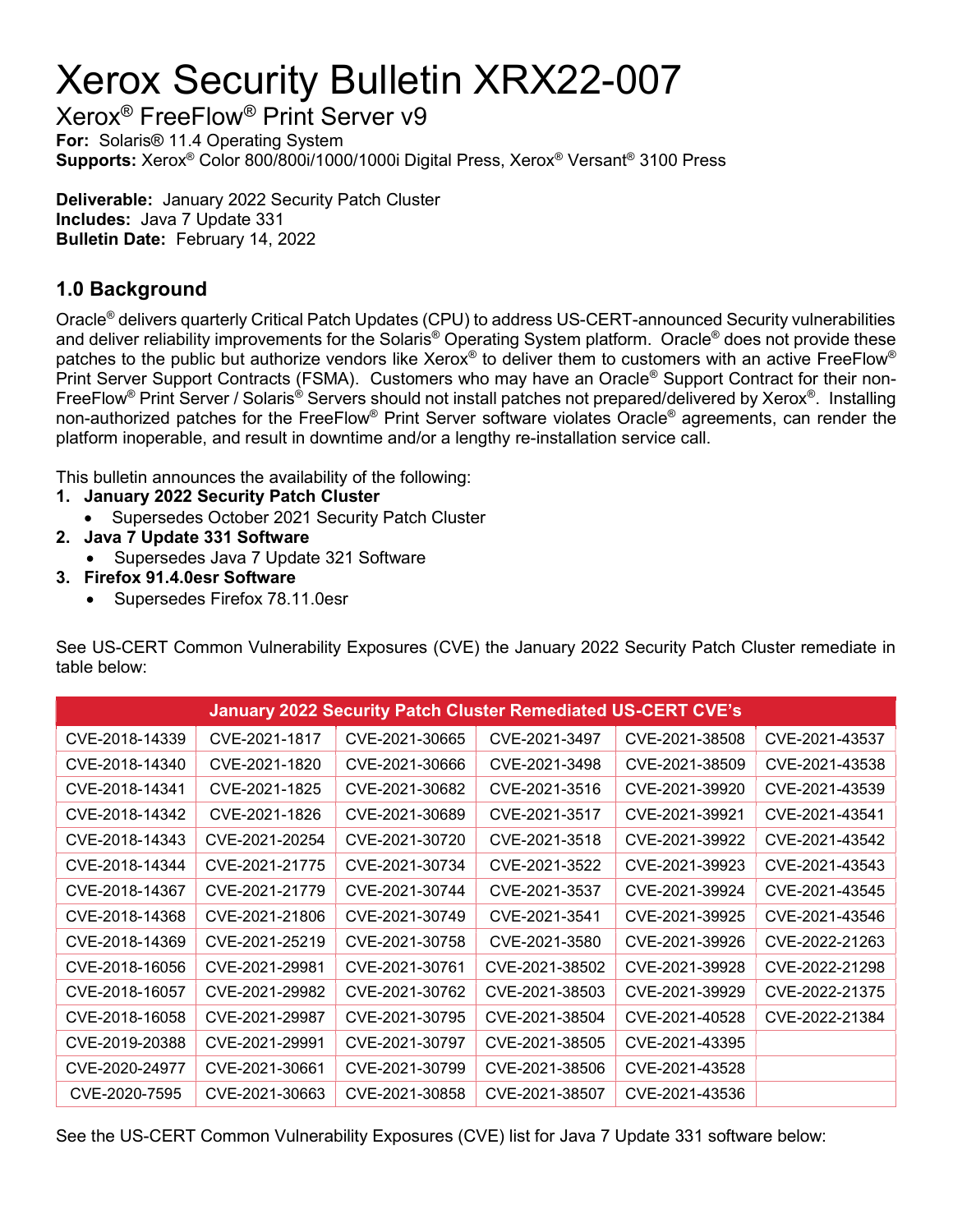Java 7 Update 331 Software Remediated US-CERT CVE's

CVE-2022-21291 CVE-2022-21349

See the US-CERT Common Vulnerability Exposures (CVE) list for the Firefox v91.4.0esr software below:

| Firefox v91.4.0esr Software Remediated US-CERT CVE's |                |                |                |                |                |  |  |
|------------------------------------------------------|----------------|----------------|----------------|----------------|----------------|--|--|
| CVE-2020-16042                                       | CVE-2021-29967 | CVE-2021-29991 | CVE-2021-38501 | CVE-2021-38509 | CVE-2021-43543 |  |  |
| CVE-2020-26950                                       | CVE-2021-29980 | CVE-2021-32810 | CVE-2021-38503 | CVE-2021-43536 | CVE-2021-43545 |  |  |
| CVE-2020-26968                                       | CVE-2021-29981 | CVE-2021-38495 | CVE-2021-38504 | CVE-2021-43537 | CVE-2021-43546 |  |  |
| CVE-2020-35113                                       | CVE-2021-29982 | CVE-2021-38496 | CVE-2021-38505 | CVE-2021-43538 |                |  |  |
| CVE-2021-23960                                       | CVE-2021-29985 | CVE-2021-38497 | CVE-2021-38506 | CVE-2021-43539 |                |  |  |
| CVE-2021-23964                                       | CVE-2021-29987 | CVE-2021-38498 | CVE-2021-38507 | CVE-2021-43541 |                |  |  |
| CVE-2021-29955                                       | CVE-2021-29990 | CVE-2021-38500 | CVE-2021-38508 | CVE-2021-43542 |                |  |  |

Note: Xerox<sup>®</sup> recommends that customers evaluate their security needs periodically and if they need Security patches to address the above CVE issues, schedule an activity with their Xerox Service team to install this announced Security Patch Cluster. The FreeFlow® Print Server application supported on Solaris® 11 is not yet supported for install from the Update Manager UI.

#### 2.0 Applicability

The customer can schedule a Xerox Service or Analyst representative to deliver and install the Security Patch Cluster from USB/DVD media or the hard disk on the FreeFlow® Print Server platform. A customer can work with the Xerox CSE/Analyst to install the quarterly Security Patch Clusters if they have the expertise. The Xerox CSE/Analyst would be required to provide the Security Patch Cluster deliverables if they agree to allow their customer install.

The January 2022 Security Patch Cluster is available for the FreeFlow® Print Server v9 release on the Solaris® 11.4 OS for the Xerox<sup>®</sup> printer products below:

- 1. Xerox® Color 800i/1000i Press
- 2. Xerox® Color 800/1000 Press
- 3. Xerox® Versant® 3100 Press

This Security patch deliverable has been tested on the FreeFlow® Print Server 93.I0.04A.S11 software release. We have not tested the January 2022 Security Patch Cluster on all earlier FreeFlow® Print Server 9.3 releases, but there should not be any problems on these releases.

The January 2022 Security Patch Cluster is too large to be supported by Update Manager. These larger deliverables can be transported to the customer location on DVD/USB media, or a laptop computer hard drive, and installed from a directory location on the FreeFlow® Print Server platform. There are four parts (4 ZIP files) delivered for this Security Patch Cluster. They can be transferred to the FreeFlow® Print Server over the network using SFTP or copied from USB/DVD media to prepare for install.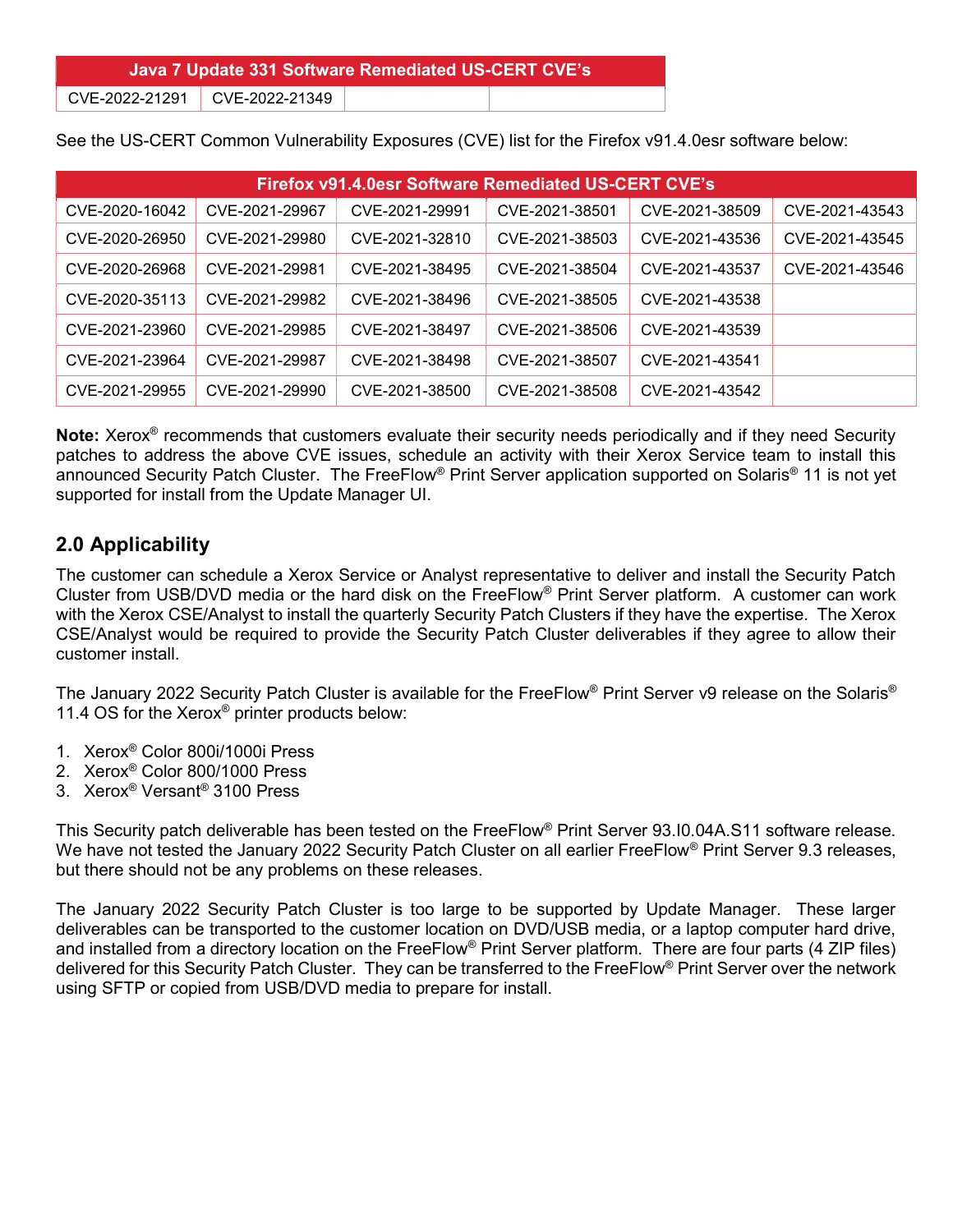The Xerox Customer Service Engineer (CSE)/Analyst uses a tool that enables identification of the currently installed Solaris® OS version, FreeFlow® Print Server software version, Security Patch Cluster version, Java Software version. This tool can be initially run to determine if the prerequisite October 2018 Security Patch Cluster is currently installed. Example output from this script for the FreeFlow<sup>®</sup> Print Server v9 software is as follows:

| <b>Solaris<sup>®</sup> OS Version:</b> | 11.4                    |  |  |
|----------------------------------------|-------------------------|--|--|
| <b>FFPS Release Version</b>            | 9.0 SP-3 (93.10.04A.86) |  |  |
| <b>FFPS Patch Cluster</b>              | January 2022            |  |  |
| <b>Java Version</b>                    | Java 7 Update 331       |  |  |
| <b>Base Repository</b>                 | Installed               |  |  |
| <b>Firefox Version</b>                 | 91.4.0esr               |  |  |
| <b>Spectre Variant #1</b>              | Installed               |  |  |
| <b>Meltdown Variant #3</b>             | Installed               |  |  |
| <b>Spectre Variant #2</b>              | Not Installed           |  |  |

The above versions are the correct information after installing the January 2022 Security Patch Cluster.

#### 3.0 Patch Install

Xerox® strives to deliver critical Security patch updates in a timely manner. The customer process to obtain Security Patch Cluster updates (delivered on a quarterly basis) is to contact the Xerox hotline support number. Xerox Service or an analyst can install the Patch Cluster using a script utility that will support install from USB/DVD media, or from the hard disk on the FreeFlow® Print Server platform.

The Security Patch Cluster deliverables are available on a secure FTP site once they are ready for customer delivery. The Xerox CSE/Analyst can download and prepare for the install by transferring the Security patch update into a known directory on the FreeFlow® Print Server platform on to USB media. Once the patch cluster has been prepared on media, run the provided install script to perform the install. The install script accepts an argument that identifies the media that contains a copy of the FreeFlow® Print Server Security Patch Cluster. (e.g., # installSecPatches.sh [ disk | usb ]).

Delivery of the January 2022 Security Patch Cluster includes a ZIP and ISO image file. The ISO image file can be written to DVD media to transport and install on the FreeFlow® Print Server platform. The ZIP file can be copied to a well-defined location on the FreeFlow® Print Server hard drive to prepare for install. Once the patch cluster has been prepared on the hard disk, a script is run to perform the install. Alternatively, the January 2022 Security Patch Cluster can be installed from USB/DVD media.

Note: The install of this Security Patch Cluster can fail if the archive file containing the software is corrupted from when downloading the deliverables from the SFTP site, copying them to USB media or uploading them to the hard drive on the FreeFlow® Print Server platform over a network connection. The table below illustrate file size on Windows®, file size on Solaris® and checksum on Solaris® for the January 2022 Security Patch Cluster files.

| <b>Security Patch File</b>                        | <b>Windows</b> <sup>®</sup><br>Size (K-bytes) | Solaris <sup>®</sup><br><b>Size (bytes)</b> | Solaris <sup>®</sup><br><b>Checksum</b> |
|---------------------------------------------------|-----------------------------------------------|---------------------------------------------|-----------------------------------------|
| Jan2022AndJava7Update331Patches v9S11 4-Part1.zip | 3.650.234                                     | 3,737,839,071                               | 13480 7300467                           |
| Jan2022AndJava7Update331Patches v9S11 4-Part2.zip | 3,472,084                                     | 3,555,413,035                               | 52206 6944167                           |
| Jan2022AndJava7Update331Patches v9S11 4-Part3.zip | 3,451,137                                     | 3,533,964,261                               | 51302 6902274                           |
| Jan2022AndJava7Update331Patches v9S11 4-Part4.zip | 3,511,875                                     | 3,596,159,476                               | 32271 7023749                           |

#### January 2022 Security Patch Cluster Files